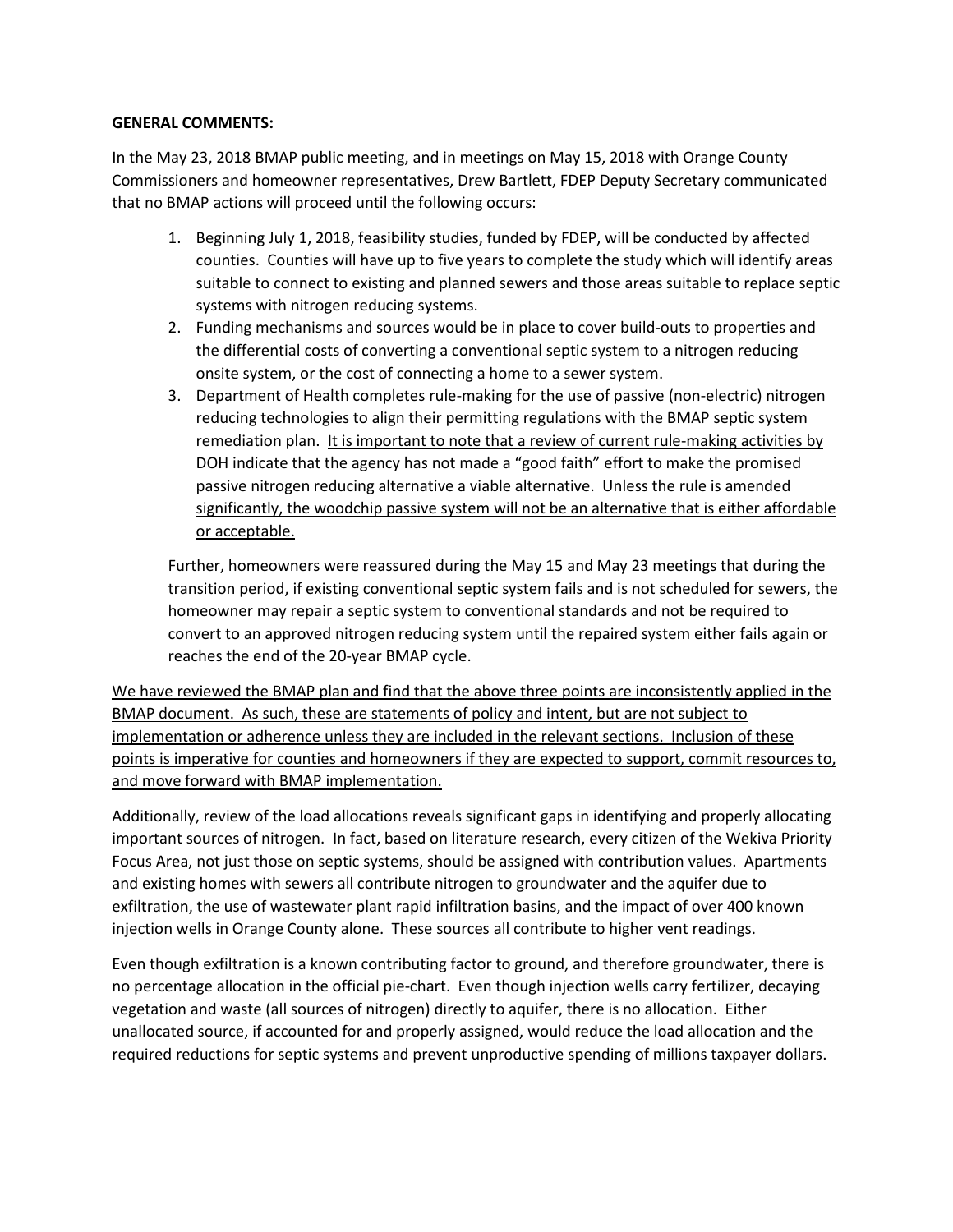These known sources of nitrogen should be accounted for so that a proper allocation of improvements to spring values is credited to the efforts of removing or improving OSTDS. Excluding these sources transfers to septic systems a nitrogen reduction burden that will never be resolved by the BMAP OSTDS remediation mandate. Excluding these known sources of nitrogen puts into question the relevancy of any effort to justify, measure, or evaluate the results of the OSTDS remediation efforts.

### **LINE ITEM COMMENTS:**

**Page 2** does not list the Homeowners as one of the OSTDS Remediation Committee stakeholders.

**Page 14** indicates that the BMAP plan will achieve a .286 mg/L reading of total nitrogen at the vent of Wekiva Springs and Rock Springs by eliminating 308,644 to 398,778 lb-N/yr. Units are not compatible. Spring vent readings in mg/L are subject to dilution.

The BMAP plan should include the testing/formula that determined the number of pounds entering groundwater and how they are converted to mg/L.

Additionally, missing from the plan is exactly how the .286 mg/L will be determined. If one looks at the sample readings from the St John's Water Management District, values from 2002 to present vary monthly from values as high as 1.38 in 2006 to as low as .0117 in May of 2018. While the average has been 1.05, recent years have already indicated a trend downward without a plan in place. Monthly values bounce considerably up and down.

With this kind of variation and the number of variables that influence vent readings, the BMAP should state how a comparative value to .286 mg/L will be calculated, so that the standard for measuring BMAP's progress and/or success of mandated actions is known and consistently applied.

**Page 21, 22, 1.5.2.1** discusses the monitoring of septage disposal (waste from pump outs). The BMAP document only addresses land application processes and prohibitions. It does not address tracking from source to delivery point. Monitoring the process of delivery will require creating a manifest process by which firms supplying such services can prove they safely disposed of the waste from a pump out to an approved location. Manifests should be dated and signed by the receiving entity, recorded and a copy returned to the home owner. It is the home owner's right as "Stakeholders" to know that after the funds and effort of BMAP is in effect, that their waste has been properly disposed of. Trusting without verification is not a reasonable option that can be managed via "Best Practices."

The delivery of biosolids from a pump out to an approved site must be documented, and the Wekiva BMAP language should include such a mandate.

**Page 22-23, 1.7** states that stakeholders were invited to participate and that all provided input. Regarding participation, the homeowner representative that served on the OSTDS Remediation Committee is not listed in Table A-1. This omission reflects the reality of the BMAP Committee function. Homeowners were never invited to present their concerns publicly to the stakeholder group. Homeowners were only allowed to ask questions of the moderator or the other participants. Even the questions that were formally submitted to the BMAP coordinator were never addressed. Yet, government organizations, industry lobbying groups and environmental organizations all were given time on the agendas. It is disingenuous to state, all stakeholders received equal treatment because they did not.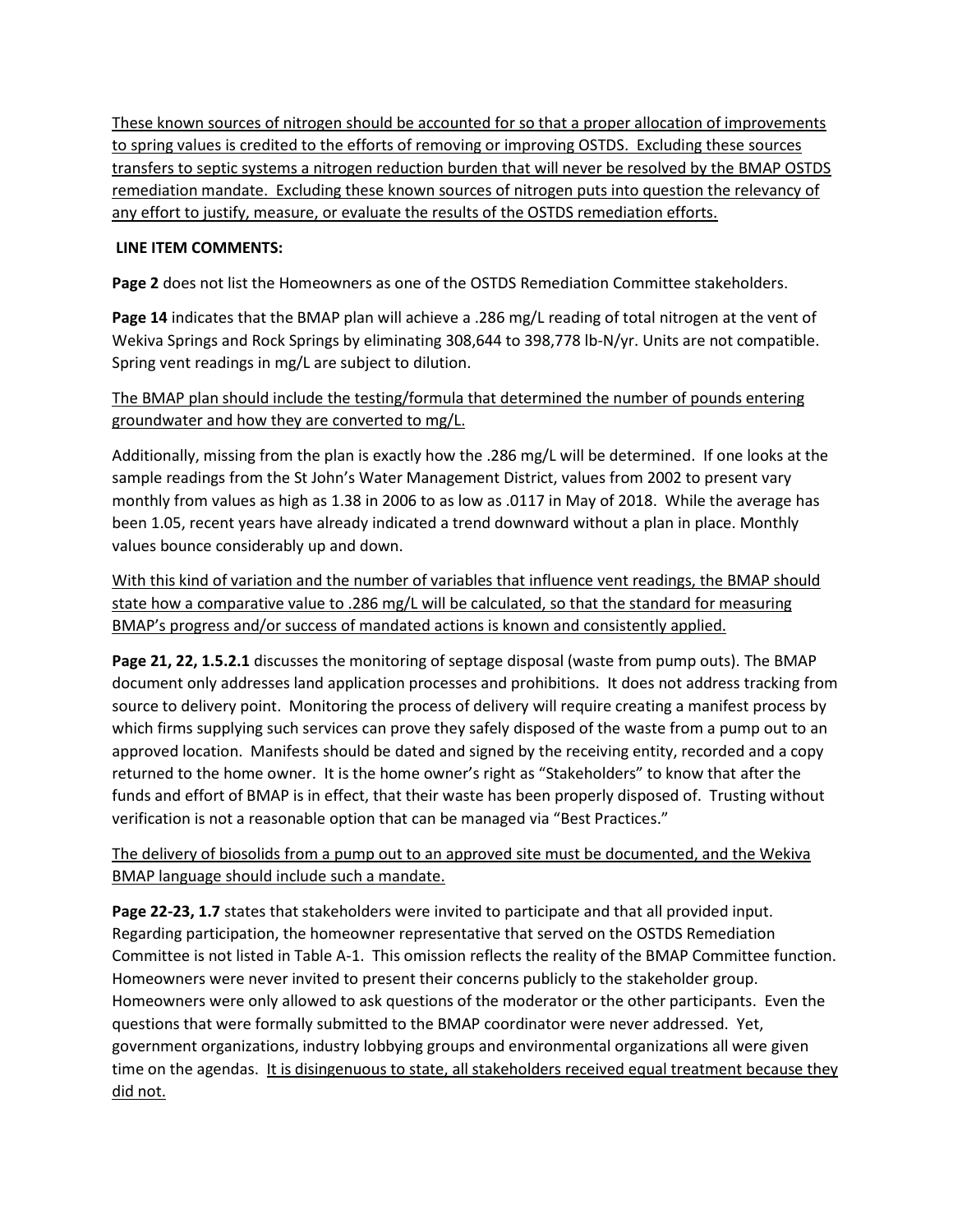**Page 25, 2.1.2 Table 3 and 2.1.3** assigns 29 percent contribution to OSTDS and discusses how the calculation was derived from the per/capita contribution. The BMAP document states the values were derived from literature adjusted for land use and recharge conditions. Yet an FDEP sponsored study of actual homeowner sites using lysimeters indicated that, at 24 inches below the drainfield, systems in the Wekiva Study had an average attenuation rate of 50%.

It is unclear whether the required reductions are based on FDEP information or that provided by FDOH which assigns a 25-30% attenuation to conventional systems. There is a 20% discrepancy between FDEP's attenuation calculation and that provided by FDOH. This calculation drastically influences the reductions being required from OSTDS. Unfortunately, choosing one over the other represents an arbitrary assignment of load to groundwater that carries with it a staggering cost to taxpayers.

Further demonstrated in the FDEP homeowner study is the fact that beyond 24 inches, the nitrogen reduction continues to occur, reaching near zero at 13 ft. below the drainfield. The Wekiva Homeowner Study released in January 2018 states that only the readings at 24" below the drain fields were treated as input to the computer model FDEP is using. Why isn't all the known public science being used to create this BMAP plan?

In the 2015 FDOH Nitrogen Reduction Study final report, it clearly states that most attenuation takes place just prior to reaching the groundwater. If that is the case, testing for TN to groundwater is the most reliable means of determining with the greatest accuracy what OSTDS in a specific neighborhood/area are contributing to groundwater. This data would also dramatically influence reductions required from OSTDS in a geographic area and help counties plan for cost/effective best results.

# Discrepancies and concerns of this magnitude must be addressed before the BMAP document is finalized.

**Page 29, 2.2** lists an aggressive set of management strategies all aimed at nitrogen reduction. However, noticeably missing is a natural strategy to assist in nitrogen removal from Rock Springs Run and the Wekiva River. It is well documented that an average mature tree can remove 10 pounds of nitrogen per year. In the history of our watershed, logging out large mature cypress trees was an industry. There should be credits, and possibly state funding, given to counties who adopt a plan of restoring the Wekiva River to its original state through re-planting native cypress that existed. Simply stated, trees planted now will become a significant source of nitrogen removal by the end of the 20-year period, adding value to the BMAP that exists for the Wild and Scenic River status. Additionally, State funding should be allocated to the restoration of river banks and shorelines to benefit from this natural process of nitrogen removal.

Page 33, Paragraph 2. Costs of \$10K-\$20K for either alternative nitrogen reducing systems or sewers cannot be considered realistic for either. Estimates do not reflect known capital costs or the annual cost of ownership. Further, the idea that costs can be "redefined at a later date" means county and homeowner planning is impossible and will cause serious budget shortfalls for both counties and homeowners when the actual costs are established. The promise to homeowners of FDEP funding for differential costs cannot be kept under this scenario, nor can long-term county plans be assured of adequate funding. The counties will be forced to raise taxes to cover the short-fall, again negatively impacting homeowners' financial well-being. With average annual income for the WSA in the \$55,000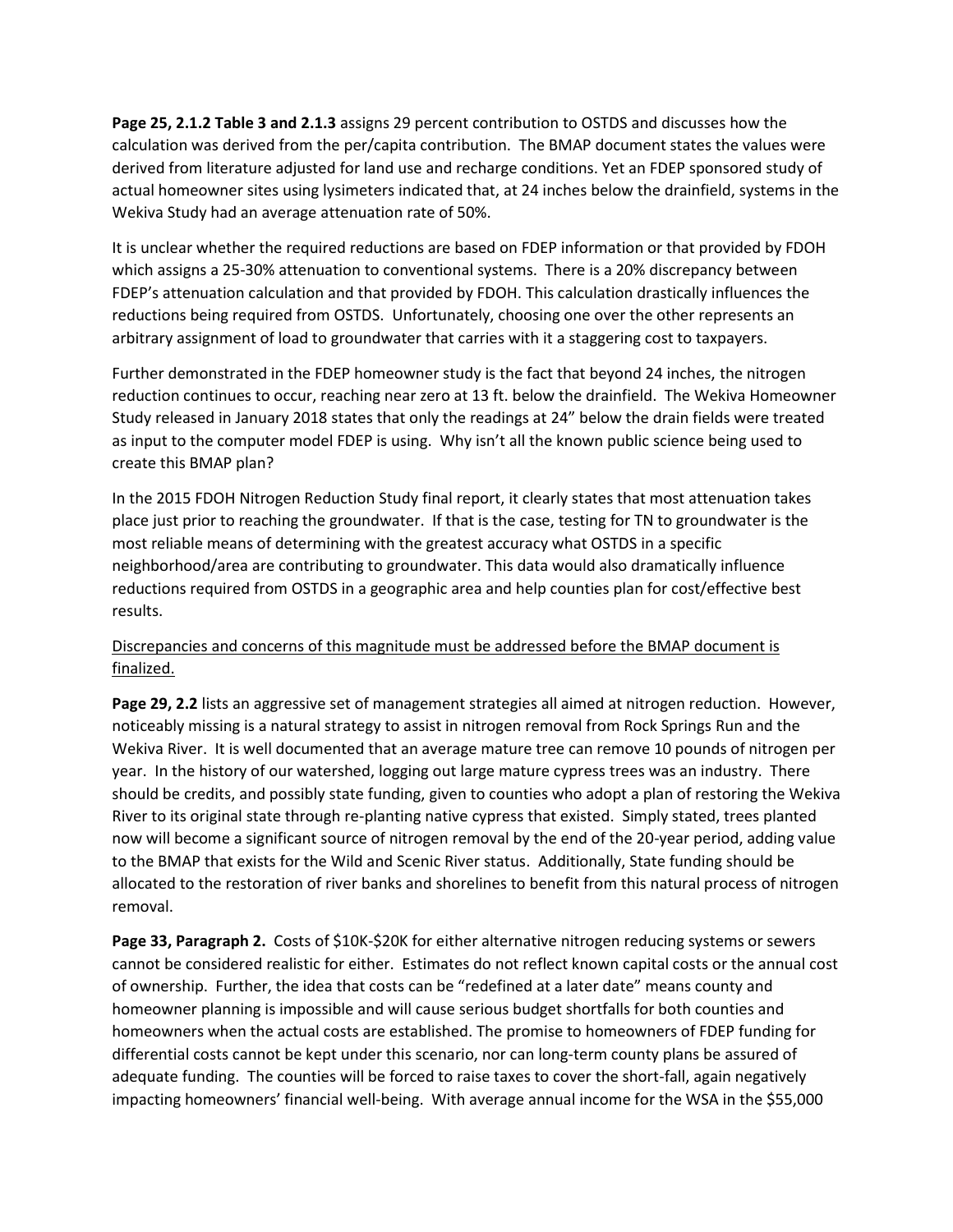range, and approximately 30% of the WSA homeowners on a fixed income, this "moving cost" management method may prove to have disastrous consequences for homeowners, as all direct or indirect cost adjustments will filter down to the homeowner.

FDEP has a fiduciary and moral responsibility to formulate a plan that reflects economic feasibility for both the actual costs of a project and its financial impact on those who are expected to absorb those costs. To say the plan does not raise taxes does not mean there will be no taxes or there is no economic impact.

**Page 34, Table 8** indicates that storm water is a principle source of nitrogen. Since revised ordinances prohibit the dumping of grass clippings into storm drains (further credits from fertilizer), where is the nitrogen contribution allocated that comes from the 11 square miles of woodland floor that exists just in the Wekiva State Park alone. Additional woodland contributions exist in the Rock Springs area, which impacts TN readings in Wekiva Springs. Ample research exists documenting that , wildlife, rotting vegetation, decaying leaves, etc. are principle sources of nitrogen to both the spring vent as well as the river and should be addressed in the load calculations. Misappropriation of load allocations means TMDL targets will not be achieved. (See the Suwannee River comment below.)

**Page 41, 2.8.2 "***To demonstrate reasonable assurance, the utility/entity shall provide relevant water quality data, physical circumstances, or other site-specific credible information needed to show their facility would not cause a nitrate concentration that would be greater than 0.286 mg/L at the spring vent. This demonstration may include factors such as dilution, site-specific geological conditions, research/studies, including dye tracer tests, and groundwater transport modeling. Should DEP concur with the reasonable assurance demonstration request, the TN effluent requirements established here may be modified for the applicant or waived.*"

Management strategies and allowances for WWTF provide that successful demonstration of acceptable nitrate concentrations reduce or eliminate reduction requirements. It is unacceptable that a wastewater treatment plant would be allowed to demonstrate reasonable assurance that the plant will not impact the spring vent reading and homeowners are not afforded the same consideration, using the same factors and site-specific credible information.

The "Suwannee River" experience is a prime example of what happens when OSTDS are blamed for unacceptable nitrogen in the river and replaced by sewers without the reassurance provided by proper testing. No change to the nitrogen levels was documented after the conversion. The conclusion in the follow up report on this septic-to-sewer conversion was that wildlife and inputs other than septic systems were the source of the unacceptable nitrogen levels. The millions of dollars that were spent accomplished nothing of value to water quality. This is evidence that relatively simple and affordable inspections and scientific testing avoids this total waste of taxpayer dollars.

To avoid repeating the Suwannee River scenario, and to provide a basis for a successful outcome, the Wekiva BMAP plan should include a recognition that not all septic systems in the Priority Focus Area may need to be converted. The Wekiva BMAP, and all BMAP's in the state, should include preconversion, statistically sound sampling to groundwater to assure results and accountability. This provides a demonstration of "reasonable assurance."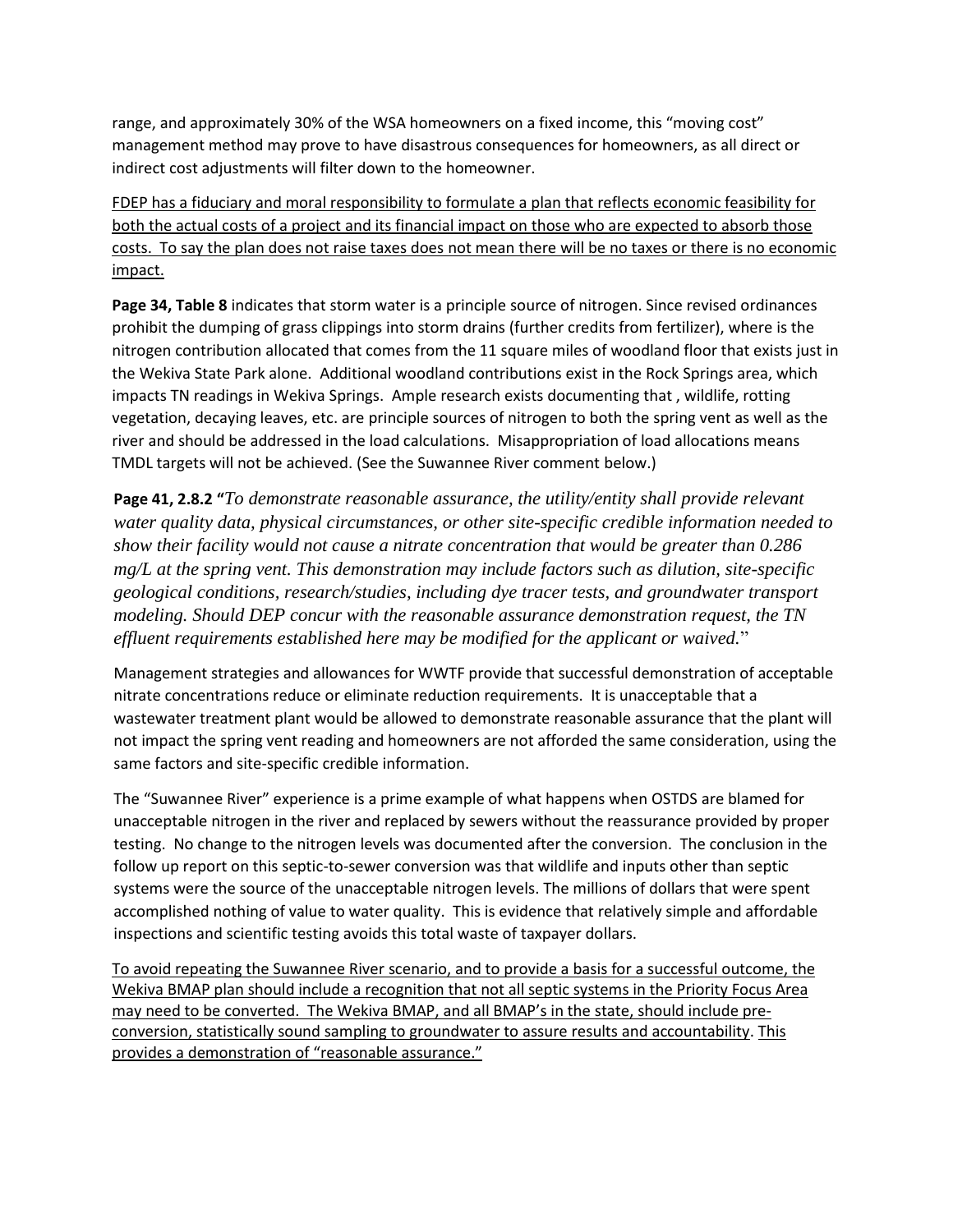**Page 43, 2.11** states an assumption: *"Maintaining land at lower intensity uses through land purchases or easements for conservation and recreational use is one strategy that can help reduce water quality impacts in the Wekiwa Springs/Rock Springs BMAP."*

How does FDEP know that acquired land with a typical woodland floor or grass field and animal life does not contribute nitrogen? What studies show this? See the recommendation in line item P.41,2.8.2.

**Page 46, 2.12** makes the BMAP plan dependent upon funding. The implementation policy communicated by FDEP in May 2018 meetings also states the BMAP plan will not go forward without funding in place. Most funding appears to be coming from a dependency on a stable economy. What happens to the plan, if for economic reasons, no funding is available to cities, counties and homeowners? Homeowner property values will be significantly and negatively impacted if the promised conversion assistance is not available to homebuyers who be subject to a conversion expense. Counties operating under a submitted BMAP conversion plan will suffer major budget impacts, or be obliged to increase taxes to comply with the BMAP mandates, and be obliged to do so on an ongoing basis to respond to any failure to achieve the TMDL standard.

It is an unrealistic and dangerous assumption that the overall economy will remain stable over the 20 year BMAP plan. Responsible planning requires that contingency plans be included in the BMAP plan to deal with fluctuations in funding availability. If a contingency plan is not included in the final BMAP, severe financial consequences to homeowners and counties will result.

**Page 47-48, 3.2 and 3.3** states Adaptive Management involves making adjustments in the BMAP when monitoring indicates the need for additional or more effective restoration strategies. As an example, for the year 2002, average Wekiva Springs vent readings were 1.37 mg/L. Most recent readings are 1.01 mg/L. The 15-year trend is downward even though many new septic systems have been added and development has supposedly introduced more impact from fertilizers and hardscape run off. Logic says the vent readings should be higher, not lower if septic systems and development were the problem.

Further, in previous FDEP documentation, the .286 TMDL goal was set and defined as a level that should "prevent harm", and as such, cannot be described as a target aligned with any known data established for Wekiva Springs, but an ideal level reached by comparing Wekiva's level to that of springs in uninhabited areas. It is, by FDEP definition, a derived standard, not one established by any science. As such, it may be an unreachable target that carries with it a consequential financial burden to counties and homeowners, and the very real possibility of unproductive expenditure of taxpayer funds.

FDEP seems to agree that it may take many years to see the results of the remediation effort and has stated so (page 49) in the BMAP that a "significant time" may be needed to observe changes in water chemistry. The BMAP 5-10-20 implementation plan does not reflect this, however. The plan states "adaptive management" will be applied at the five-year increment even though counties have been given up to 5 years after BMAP adoption just to generate a plan. The plan outline and time-line is in conflict with FDEP statements that the agency (FDEP) knows the vent readings may not reflect the real impact of any mandates until years in the future. In other words, the BMAP plan says "Adaptive Management" will occur before any reliable documentation exists to justify it.

Additional concerns exist over how "Adaptive Management" actions will be documented to support changes and how changes in the plan will be communicated to counties and homeowners.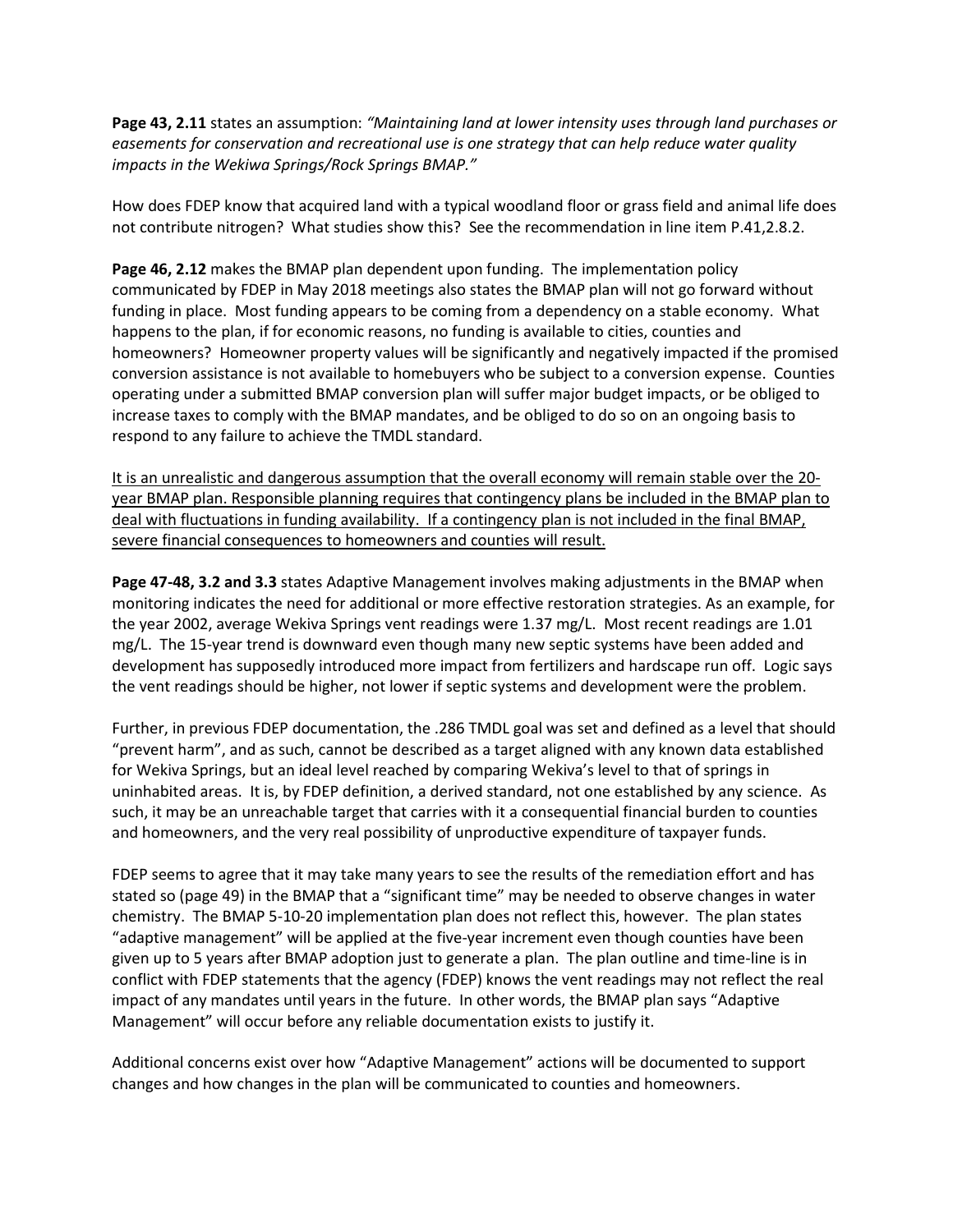The BMAP "Adaptive Management" plan seems to go through constant iterations without the benefit of having actual results that will determine what further actions need to be taken. As such, BMAP implementation will be disruptive, not adaptive. Since all actions and adaptive actions have consequential costs that impact the planning process, BMAP should follow the same process of notification, comment period, and approval as the original plan.

**Page 48. Secondary Objective: Groundwater Data.** Groundwater data sampling is listed as a Secondary Objective.

Since Septic systems are considered to be a major contributor of nitrogen to groundwater, it would seem prudent to make groundwater testing results rank #1 and results of that testing apply to Adaptive Management decisions about septic systems. To do otherwise invites inappropriate decision-making and waste of taxpayer dollars.

**Page 49, 3.3.2 Water Quality Parameters (frequency and network considerations).** Flow monitoring stations are presented as supplemental data. According to the CRISP report (sponsored by SJWMD and conducted by the University of Florida), nitrogen reduction alone will not solve the nuisance algae problems. It stated emphatically that flow was the most important consideration for biological health of the springs and river. In addition, nitrogen readings due to dilution at the vent are significantly impacted by flow. Given that conclusion, the two parameters of nitrogen and flow should be considered as equal and simultaneous forces impacting water quality.

If FDEP is intending to rely on computer modeling to measure success, the input of accurate and influential data is of utmost importance. To subject the success of septic system contribution and remediation measures to one parameter is a disservice to science, accuracy, and puts adaptive management process in question.

Page 79, Project #OC-39. Orange County reported to BMAP the details of a project. \$11 million dollars was spent replacing leaking sewer lines. Curiously, the nitrogen source impacted by the project is listed as the Waste Water Treatment Plant. No credit for nitrogen reduction is given even though it is clear the nitrogen that exists in wastewater was exiting the leaking sewer lines and, obviously was going into the ground and therefore, groundwater. In the BMAP OSTDS Remediation Committee process and elsewhere, citizens and professionals alike have pointed to the fact that exfiltration from sewer lines is a reality and not included in the official pie chart of nitrogen contributions. The wastewater industry estimates that 10-40 percent of wastewater never reaches the WWTP. However, no segment representing this contribution to groundwater is established in the reduction allocation pie chart. All wastewater nitrogen contributions to groundwater are assigned to Septic Systems. Avoiding this reality does not change reality, but it does impact the reduction mandates, actions and financial impact of the BMAP plan.

It is illogical to assign no nitrogen reduction load to this groundwater source and assign the impact to the Waste Water Treatment Plant. In fact, in previous BMAP's, relining sewer lines and manholes was given a "high priority" ranking in reducing nutrient loads. To be fair, Orange County should be given nitrogen reduction credit for an estimated nitrogen load since the leakage is going into the ground and groundwater. Logically, the required reduction from septic systems should be reduced by an equivalent amount.